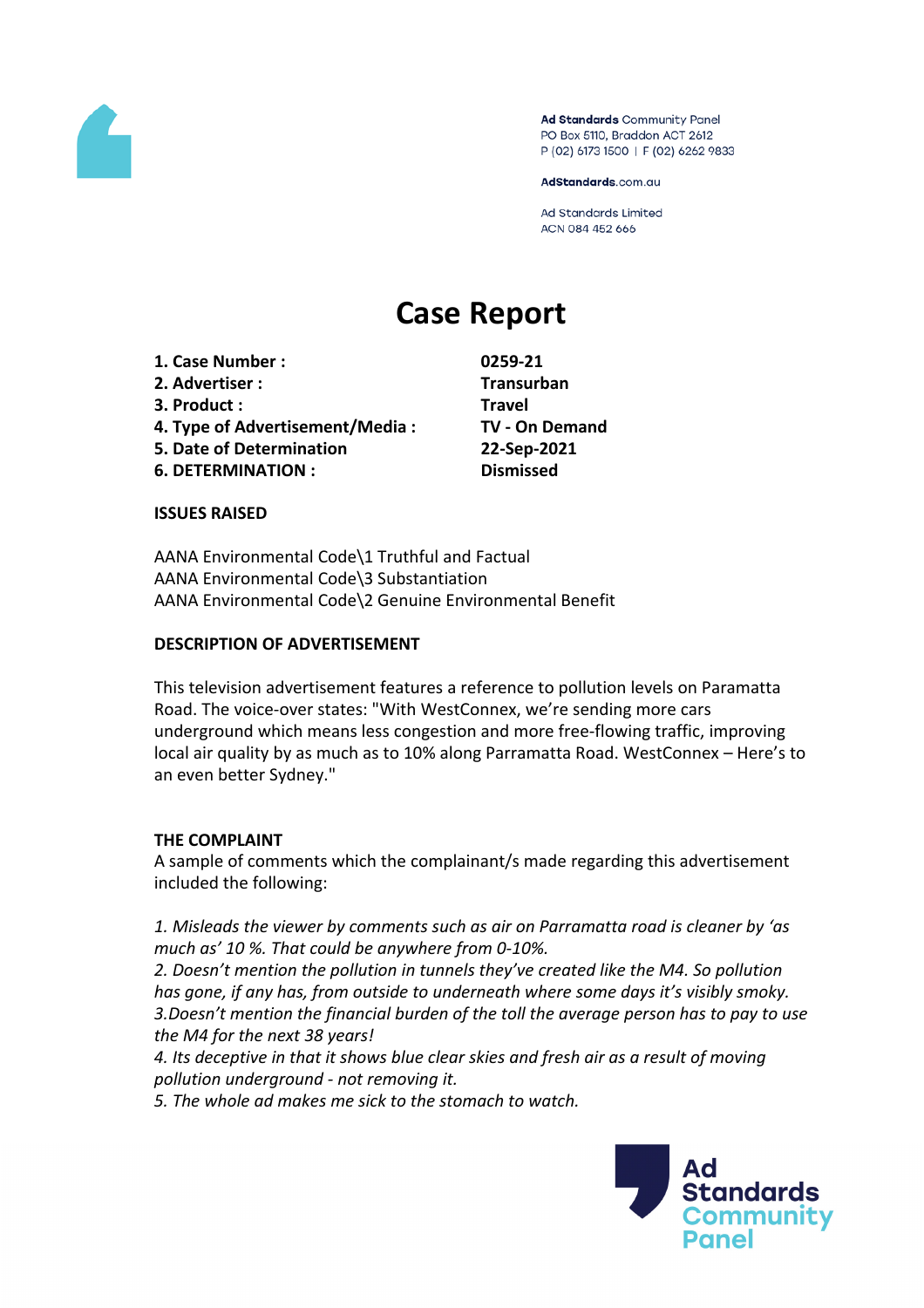

*6. These large money-making organisations taking exorbitant amounts of toll from tollways that have been paid off already, and from those areas that can least afford , and then implying that they're cleaning the air for Sydney is too disgusting, misleading and sickening to watch.*

*This ad has got to be a bad joke. It must be removed or corrected for TRUTH and to stop insulting our intelligence.*

## **THE ADVERTISER'S RESPONSE**

Comments which the advertiser made in response to the complainant/s regarding this advertisement include the following:

*The advertisement does not contain material which gives rise to any issues under clauses 2.1 to clause 2.7. Our comments on each of those clauses are as follows:*

- *2.1 - Discrimination or vilification – there is no discrimination or vilification content in this advertisement*
- *2.2 - Exploitative or degrading - there is no exploitative or degrading content in this advertisement*
- *2.3 – Violence – there is no violent content in this advertisement*
- *2.4 - Sex, sexuality and nudity – there is no sex, sexuality and nudity content in this advertisement*
- *2.5 – Language – there is no inappropriate language in this advertisement*
- *2.6 - Health and Safety – there is no health and safety claims in this advertisement*
- *2.7 - Distinguishable as advertising – the advertisement is distinguishable as advertising*

*AANA Environmental Code\1 Truthful and Factual\ not misleading or deceptive*

- *The advertisement contains accurate information about the matters it deals with. This section explains the factual basis for the statements in the advertisement.*
- *The M4 Tunnels link the inner-west Sydney suburbs of Homebush and Haberfield and were constructed as part of WestConnex, Australia's largest road infrastructure project. They were opened to traffic on 13th July 2019 and thousands of motorists use the tunnels each day. It largely provides an underground alternative to Parramatta Road whose route it generally follows. By opening the tunnels, traffic volumes were reduced along Parramatta Road, especially for heavy vehicles., Transurban commissioned an independent assessment of our air quality monitoring before and after the M4 Tunnels opened to traffic to identify any differences within the local community. During the 8 months following the opening of the M4 Tunnel, and prior to the first restrictions related to COVID-19, air quality related to traffic exhaust emissions (represented by concentrations of oxides of nitrogen) substantially improved in the vicinity of the M4 Tunnel. The improvement has been estimated for the first 12 months using two scientific methods to disregard the impact of Greater*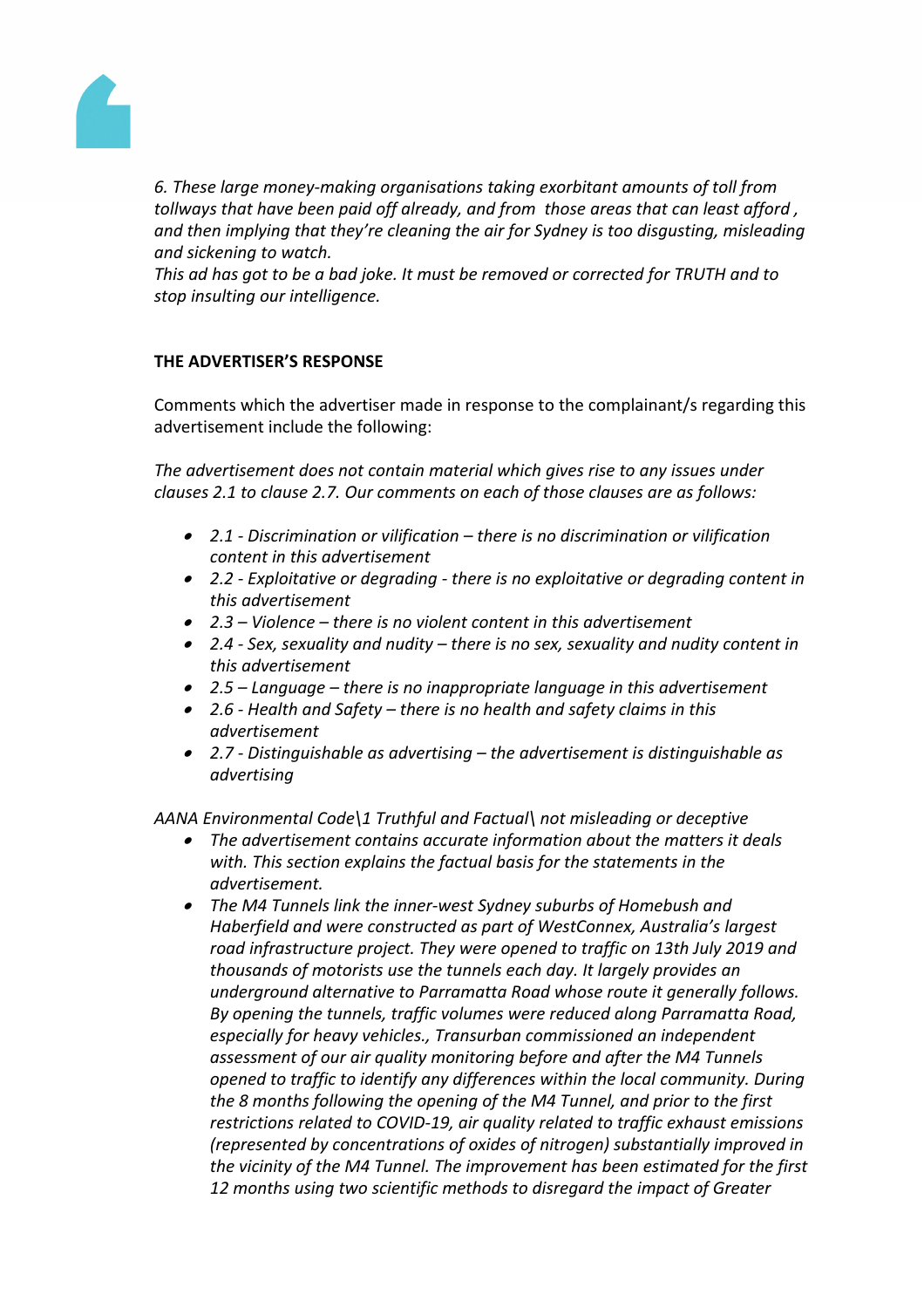

*Sydney COVID-19 restrictions on emissions. Our independent expert confirmed an improvement in air quality of between 10 and 15% was observed along the Parramatta Road corridor (with the improvement increasing with the proximity to the road). No worsening of air quality was observed at any monitoring location.*

 *The complaint refers to the omission of information about tolls payable on the M4 Tunnels. That is outside the scope of the advertisement. The advertisement does not contain any material in relation to tolls, and we respectfully submit there is no basis to find that it is misleading in relation to that subject matter. Likewise, the advertisement makes it clear that traffic is diverted underground, and in those circumstances, there is no basis to suggest that viewers are misled about this. The advertisement does not make any claims about the underground air quality, and only addresses the question of the impact on the above ground environment, in which communities reside.*

*AANA Environmental Code\3 Substantiation\a) claims able to be substantiated and verifiable*

 *The statements made in this advertisement are verifiable through the completion of an Independent Report completed in August 2021 by Dr. Ian Longley, from National Institute of Water & Atmospheric Research, titled 'Changes in local air quality associated with opening of the M4 Tunnel' The report is available on our website here: https://www.westconnex.com.au/media/txeljlzw/air-quality-report-new-m4 tunnels.pdf. You may contact Dr. Ian Longley for further verification if required.*

*AANA Environmental Code\2 Genuine Environmental Benefit\b) not overstate claims*

 *The report identified an improvement in air quality of between 10 and 15% along the Parramatta Road corridor (with the improvement increasing in line with proximity to the road). In the advertisement we use 10%, and not 15%, so as to take a conservative approach and not overstate the claim.*

## **THE DETERMINATION**

The Ad Standards Community Panel (the Panel) considered whether this advertisement breaches the AANA Environmental Claims in Advertising and Marketing Code (the Environmental Code).

- Misleads the viewer through the use of the phrase 'as much as 10%' which could mean anywhere less than 10%
- Fails to mention the pollution which has been created in the tunnels
- Is deceptive in the use of imagery of blue skies and fresh air
- Fails to mention the financial burden of the toll.

The Panel viewed the advertisement and noted the advertiser's response.

## **Matters outside of the Codes**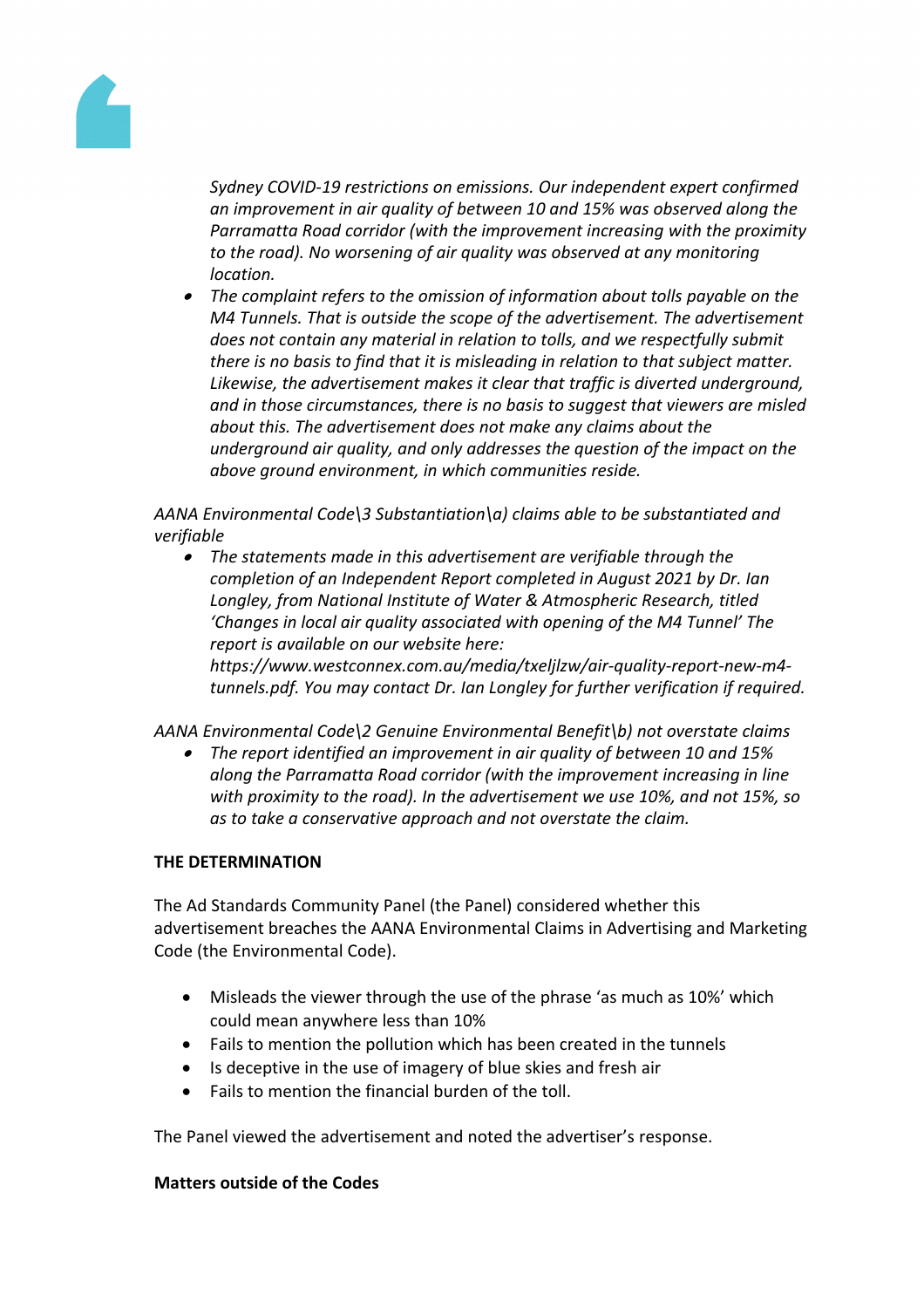

The Panel noted that the complainant's concern that the advertisement doesn't mention the cost of the toll, or the financial burden that could be experienced because of the toll. The Panel noted that this concern does not fall within any of the Codes or Initiatives administered by Ad Standards, and as such is outside the jurisdiction of the Community Panel.

## **Is an environmental claim being made?**

The Panel considered whether the advertisement made an Environmental Claim.

The Environment Code applies to 'Environmental Claims' in advertising and marketing communications.

The Code defines Environmental Claims as "any express or implied representation that an aspect of a product or service as a whole, or a component or packaging of, or a quality relating to, a product or service, interacts with or influences (or has the capacity to interact with or influence) the Environment".

The Panel considered that the advertisement includes the environmental claim that West Connex is "Improving local air quality by as much as to 10% along Parramatta Road".

## **1 a) Environmental Claims in Advertising or Marketing Communication…shall not be misleading or deceptive or be likely to mislead or deceive**

The Panel noted that the Practice Note for this Section includes:

*"It is not intended that legal tests be applied to determine whether advertisements are misleading or deceptive, or likely to mislead or deceive, in the areas of concern to this Code. Instead, consideration will be given as to whether the average consumer in the target market would be likely to be misled or deceived by the material."*

The Panel noted the Environmental Claim in the advertisement is limited to the air quality along Paramatta Road. The Panel noted that the advertisement has stated that air quality in this area was improved because of the construction of the tunnel and reduction of traffic along the road. The Panel considered that the average consumer in the target market would understand that air quality has only been improved in this area because traffic is being diverted elsewhere, and that the advertisement was not suggesting that air quality overall had been improved.

Overall, the Panel considered that the average consumer in the target market would not be likely to be mislead or deceived by the material.

## **Section 1 a) conclusion**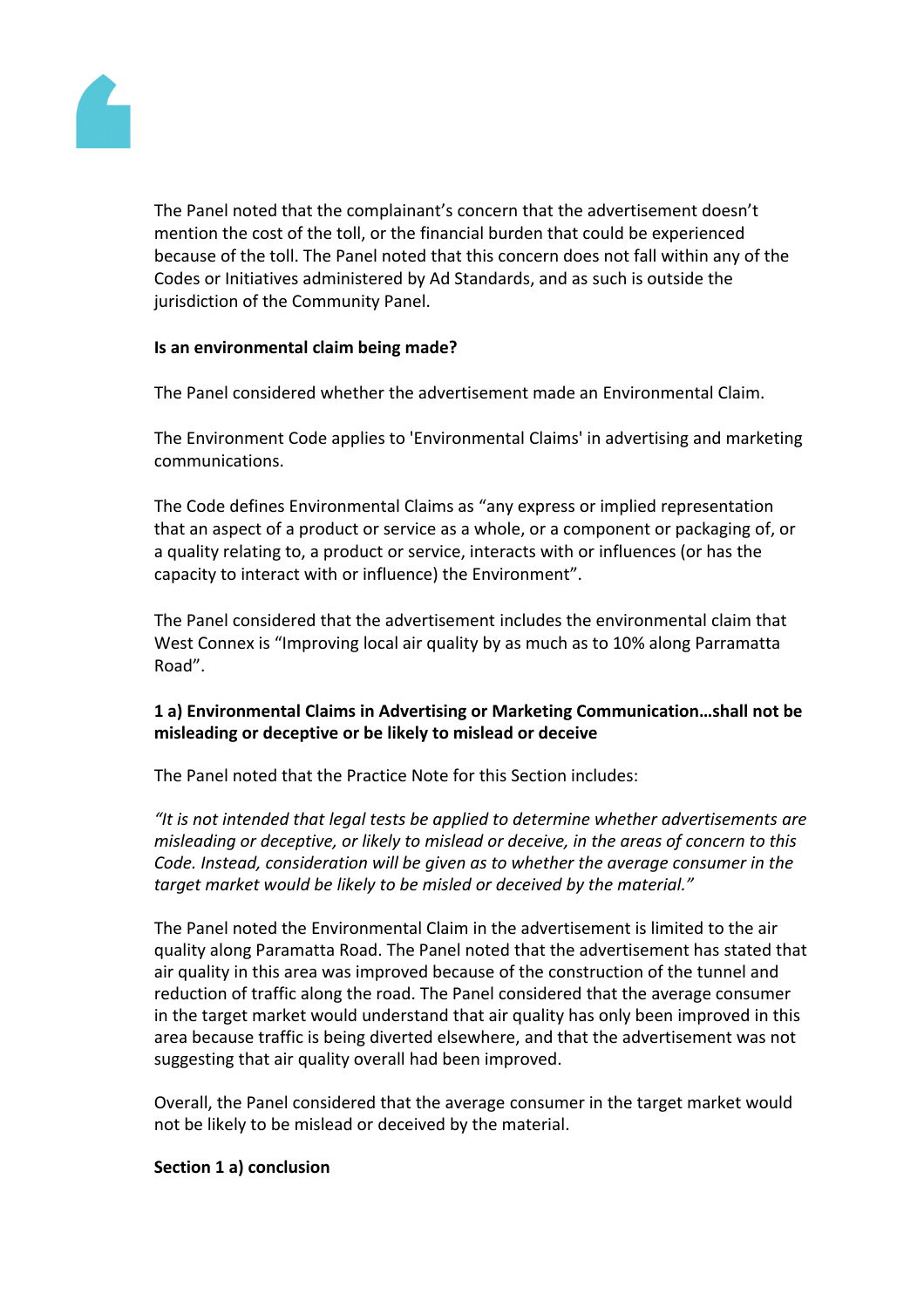

The Panel determined that the advertisement did not breach Section 1 a) of the Environmental Claims Code.

## **2 b) Environmental Claims must…not overstate the claim expressly or by implication**

The Panel noted that the Practice Note for this Section includes:

*Advertisers and marketers should avoid making claims that expressly or impliedly overstate an environmental benefit. Consideration should be given to whether there is sufficient disclosure of any negative impacts. For example, whether negative impacts have been withheld which, if known, would diminish the positive attribute.*

The Panel noted the complainant's concern that the advertisement used imagery of blue skies and green grass when speaking about air quality, and the advertisement failed to mention that pollution had just been moved elsewhere.

The Panel considered that the Environmental Claim made in the advertisement was limited to air quality along Parramatta Road, and the advertisement did not expressly or impliedly state that there were benefits outside of the air quality along this road. The Panel noted that the advertisement did mention that the improvement in air quality was due to traffic being diverted to the M4 tunnel, and that this was not withholding information about the air quality in the tunnels.

The Panel considered that the advertisement did not overstate the claim expressly or by implication.

## **Section 2 b) conclusion**

The Panel determined that the advertisement did not breach Section 2 b) of the Environmental Claims Code.

## **3 a) Environmental Claims…shall be able to be substantiated and verifiable. Supporting information shall include sufficient detail to allow evaluation of a claim**

The Panel noted that the Practice Note for this Section includes:

*Advertisers and marketers should have a reasonable basis for making a claim and therefore should hold appropriate, balanced, comprehensive and credible evidence to substantiate all express and implied claims. Information to support a claim may include, but is not limited to, documentary evidence or data evidencing conformity with an identified standard, research, studies, or an expert independent audit. There is no requirement to use third party verification or certification before an environmental claim is made. An advertiser's own internal procedures may be able to provide the necessary substantiation.*

*In testing the validity of any claim the Community Panel will only rely on information/material provided by the advertiser and the complainant. The Community*